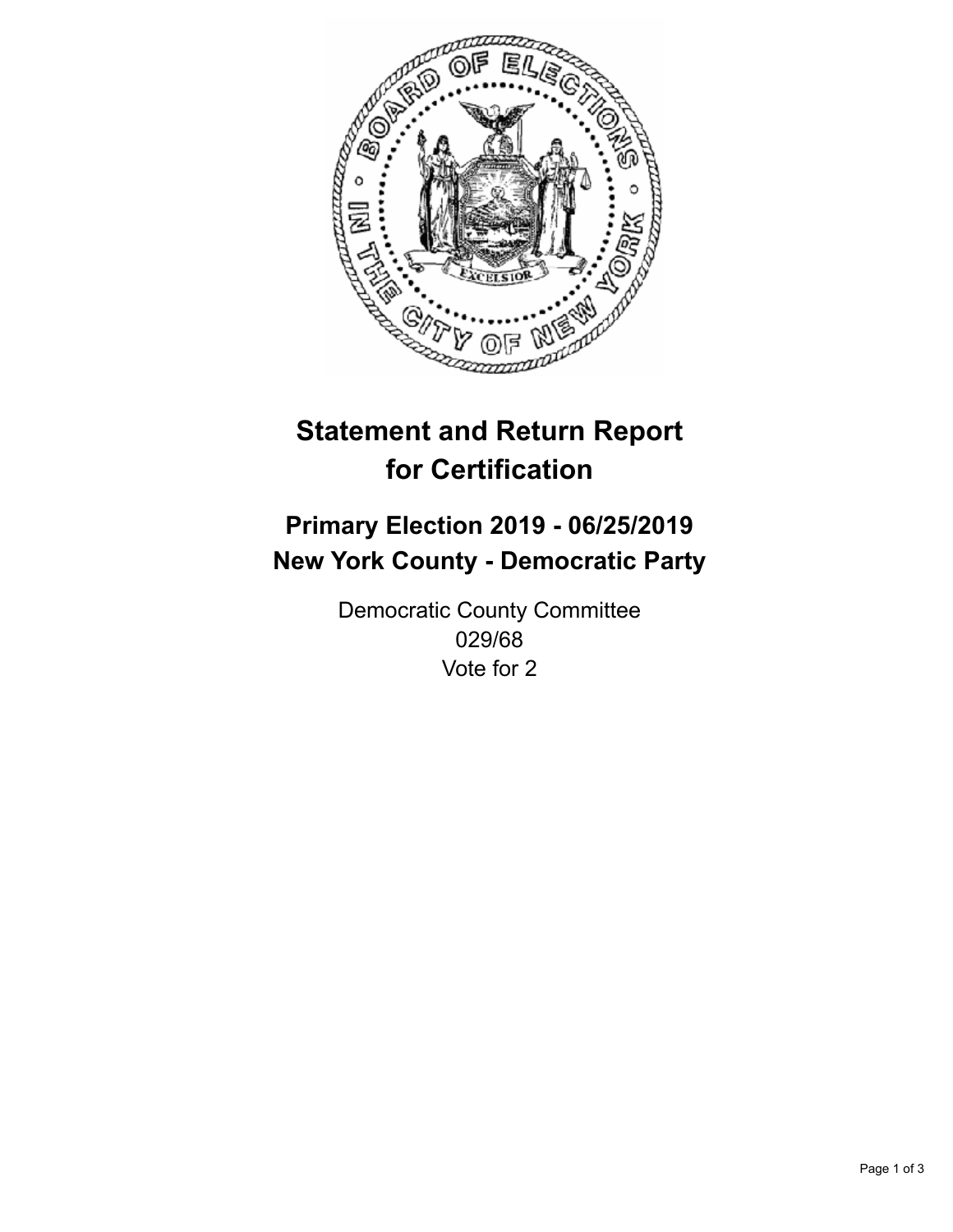

## **Assembly District 68**

| <b>PUBLIC COUNTER</b>                                    | 8  |
|----------------------------------------------------------|----|
| MANUALLY COUNTED EMERGENCY                               | 0  |
| ABSENTEE / MILITARY                                      | 0  |
| AFFIDAVIT                                                | 0  |
| <b>Total Ballots</b>                                     | 8  |
| Less - Inapplicable Federal/Special Presidential Ballots | 0  |
| <b>Total Applicable Ballots</b>                          | 8  |
| <b>JO ANN CANTY</b>                                      | 1  |
| <b>MELINDA VELEZ</b>                                     | 5  |
| GIANCARLO FERNANDEZ ALICEA                               | 4  |
| <b>CATHY STEPHENS</b>                                    | 2  |
| HILDA FOX SOLOMON (WRITE-IN)                             |    |
| <b>Total Votes</b>                                       | 13 |
| Unrecorded                                               | 3  |